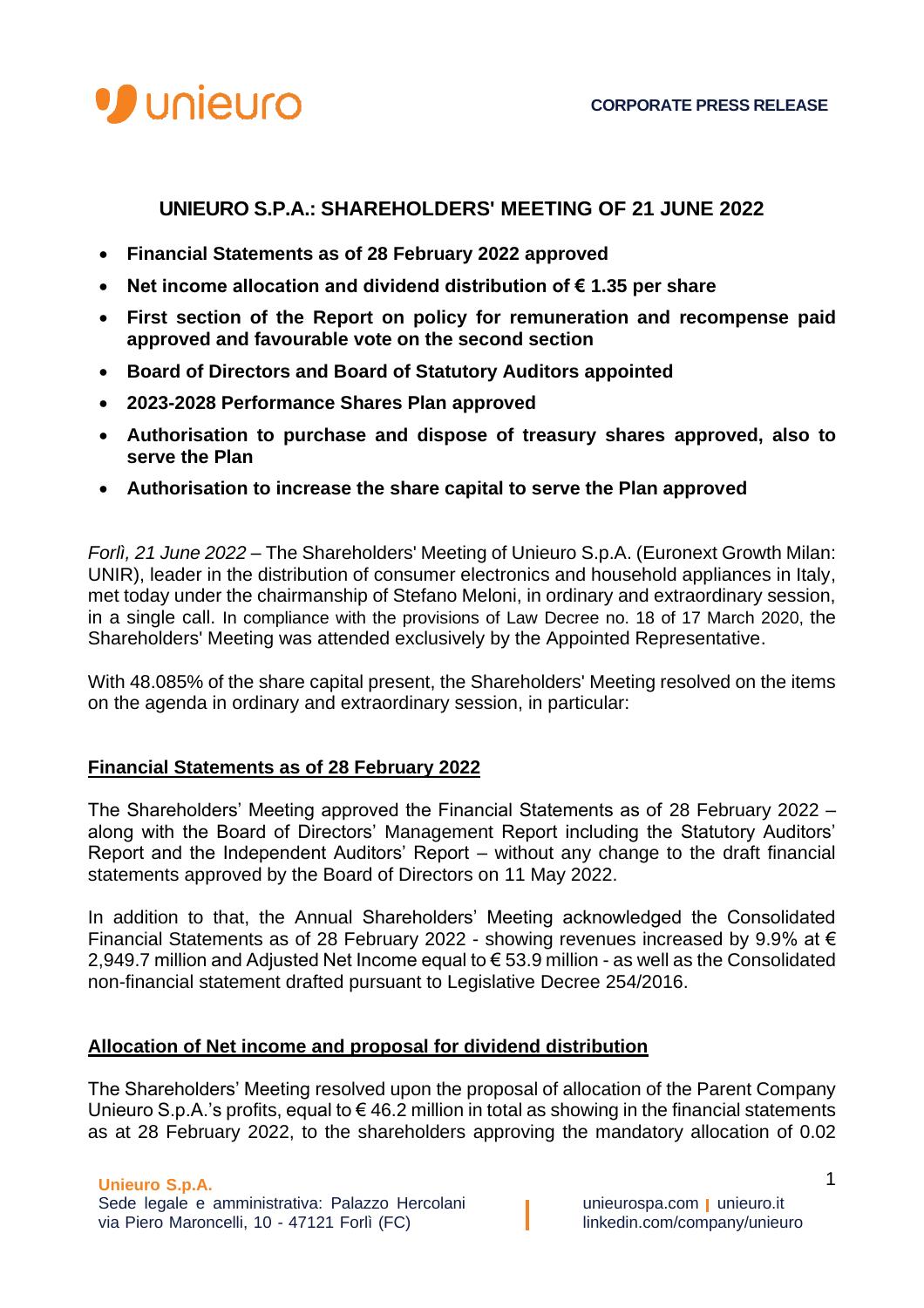

million to the legal reserve, the distribution of dividends as described below and, for the residual amount, the allocation to the extraordinary reserve available and distributable.

Such approved dividend amounts to gross 1.35 euros per each share entitled to receive the dividend as at the record date. The coupon is 26% higher than the last pre-pandemic dividend payment and will be paid on 29 June 2022 (with ex-dividend date on 27 June, in accordance with Italian Stock Exchange's calendar, and record date on 28 June 2022), in a lump sum.

The total amount to be paid out will be defined in relation to the final exact number of ordinary shares, as outstanding on the record date.

# **Remuneration Report**

The Shareholders' Meeting approved Section I of the Report on the Policy for Remuneration and recompense paid, describing the Company's remuneration policy for the members of the Board of Directors, of the Statutory Auditors, of the General Manager and other executives with strategic responsibilities, as well as the procedures for the adoption and implementation of the policy.

The Shareholders' Meeting also voted in favour of Section II of the above-mentioned Report, containing the recompense paid for the financial year ended 28 February 2022 of the Company's Directors, Statutory Auditors, General Manager and other executives with strategic responsibilities.

# **Appointment of the Board of Directors**

The Shareholders Meeting established the number of Directors at eleven and the term of office of the new Board of Directors at three financial years, determining the relevant remuneration.

For the financial years 2022/23, 2023/24 and 2024/25, the following Board members have been appointed:

- Mr. Stefano Meloni (\*)
- Ms. Alessandra Bucci (\*)
- Mr. Pietro Caliceti (\*)
- Ms. Laura Cavatorta (\*)
- Mr. Benedetto Levi
- Ms. Paola Elisabetta Galbiati (\*)

## **Unieuro S.p.A.**

Sede legale e amministrativa: Palazzo Hercolani **unieurospa.com unieuro.it** via Piero Maroncelli, 10 - 47121 Forlì (FC) linkedin.com/company/unieuro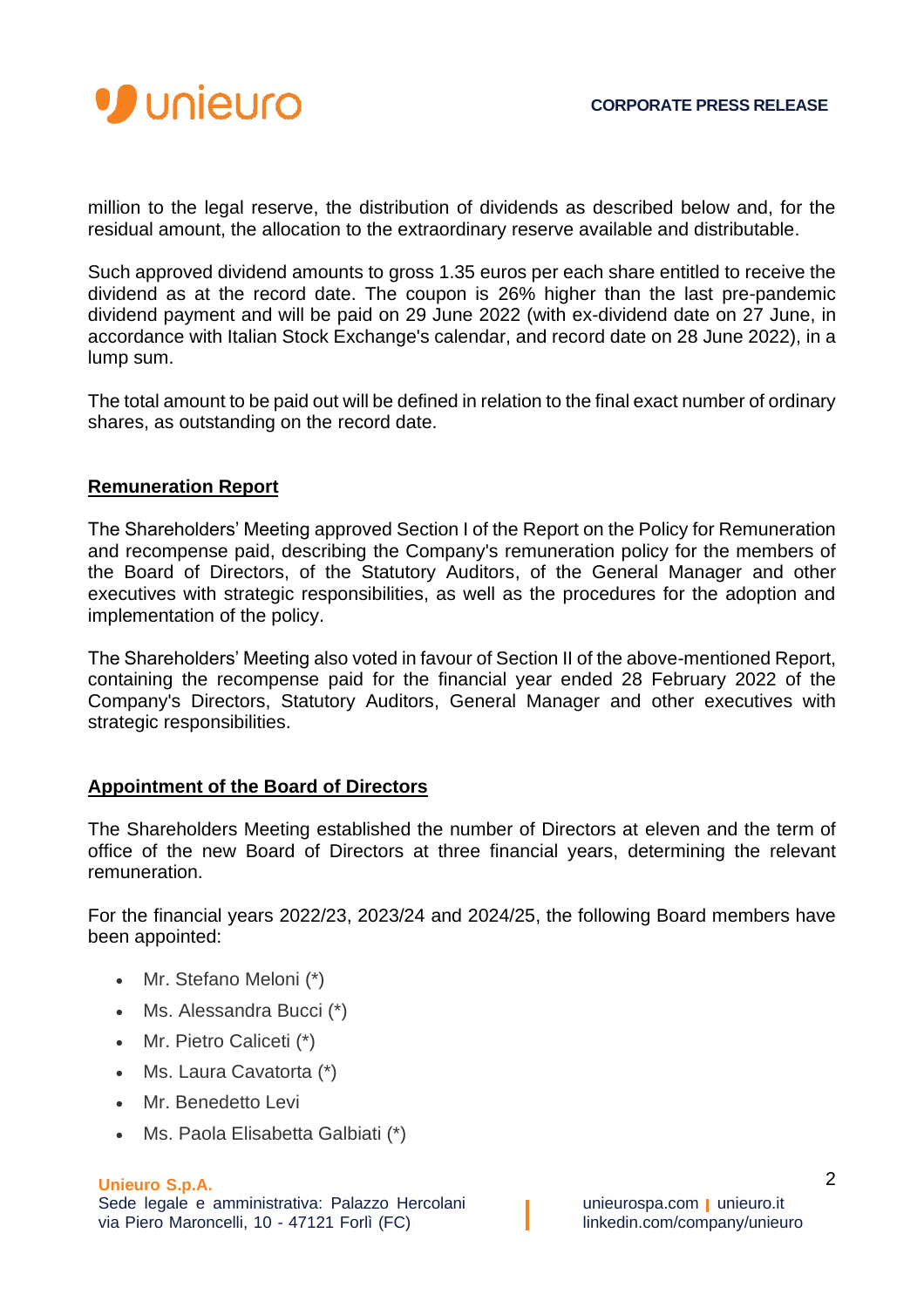

- Mr. Giuseppe Nisticò
- Mr. Giancarlo Nicosanti Monterastelli
- Mr. Daniele Pelli (\*)
- Ms. Maria Bruna Olivieri
- Ms. Alessandra Stabilini (\*)

*(\*) Candidate who have declared the possession of the independence requisites envisaged by art. 147-ter par. 4 and 148 par. 3 of Legislative Decree no. 58 of 24 February 1998 (TUF), as well as by art. 2 of the Corporate Governance Code for Listed Companies which the Company adheres to.*

The directors Benedetto Levi, Paola Elisabetta Galbiati, Stefano Meloni, Giancarlo Nicosanti Monterastelli, Giuseppe Nisticò, Maria Bruna Olivieri and Alessandra Stabilini have been selected from Slate no.1 ("BoD slate"), presented by the outgoing Board of Directors of Unieuro. The slate has been voted by 5,325,110 ordinary shares, equal to 53.503% of the share capital represented at the Shareholders' Meeting and having the right to vote.

The directors Alessandra Bucci, Pietro Caliceti, Laura Cavatorta and Daniele Pelli have been selected from Slate no.2 ("Funds' slate") presented by several institutional investors owning an aggregate interest equal to 10.63% of Unieuro share capital. The slate has been voted by 2,832,256 ordinary shares, equal to 28.456% of the share capital represented at the Shareholders' Meeting and having the right to vote.

In addition, the Shareholders' Meeting appointed Mr. Stefano Meloni as Chairman of the Board of Directors.

The *curriculum* of the appointed Directors are available to the public on the Company's website [www.unieurospa.com,](http://www.unieurospa.com/) in the Corporate Governance / Shareholders' Meetings / Shareholders' Meeting 2022 section.

# **Appointment of the Board of Statutory Auditors**

The Shareholders Meeting appointed the following members of the Board of Statutory Auditors for the financial years 2022/23, 2023/24 and 2024/25, determining the relevant remuneration:

| Ms. Giuseppina Manzo | Standing auditor and Chairman |
|----------------------|-------------------------------|
|                      |                               |

- Mr. Stefano Antonini Standing auditor
- Mr. Paolo Costantini Standing auditor
- 
- Mr. Emiliano Barcaroli **Alternate auditor**
- 
- 
- 
- Mr. Davide Barbieri **Alternate auditor**
-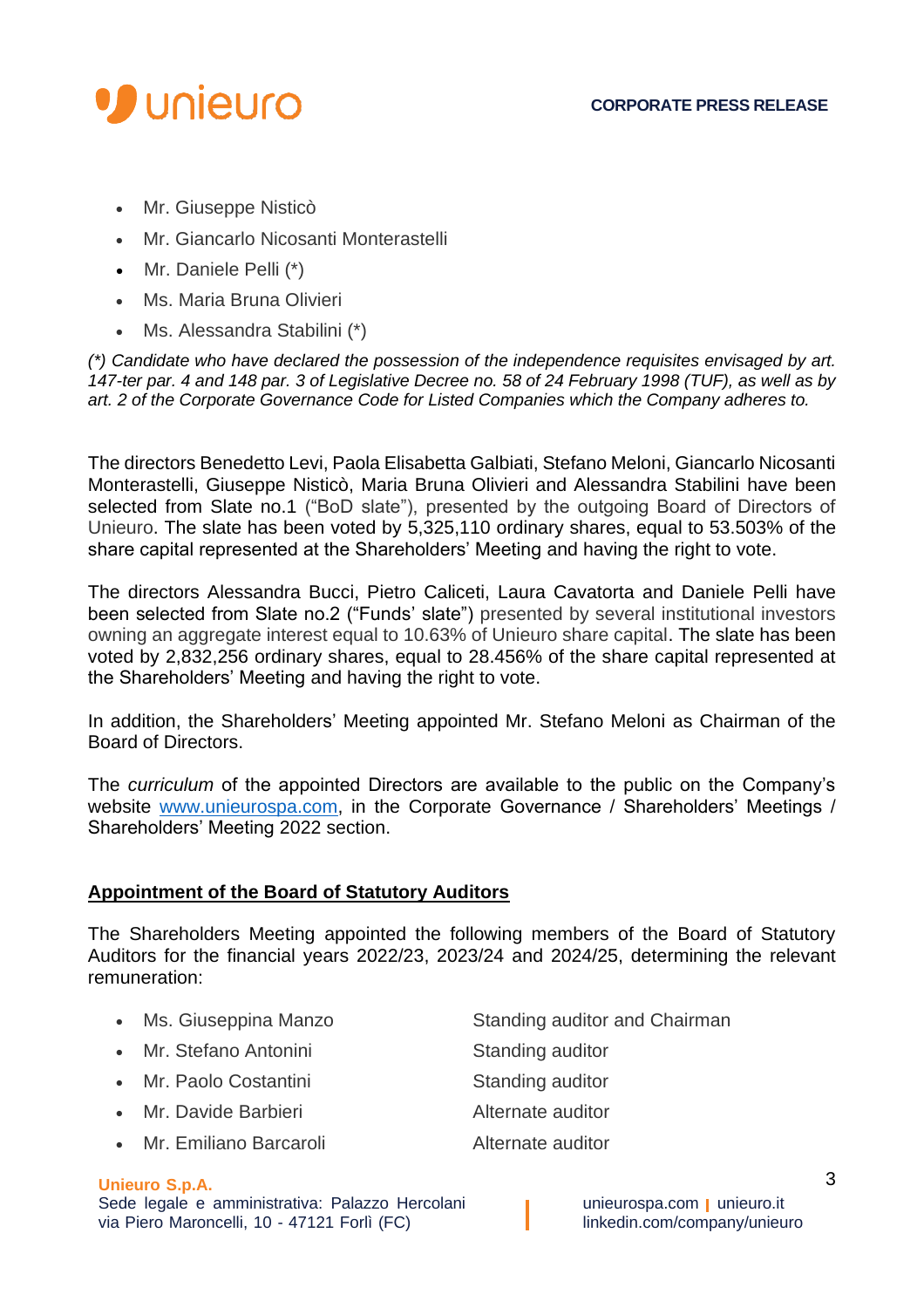

The auditors Stefano Antonini, Paolo Costantini and Emiliano Barcaroli have been selected from slate n. 2 ("CARIT slate"), presented by Fondazione Cassa di Risparmio di Terni e Narni, which owns 4.83% of Unieuro share capital. The slate has been voted by 5,325,065 ordinary shares, equal to 53.502% of the share capital represented at the Shareholders' Meeting and having the right to vote.

The auditors Giuseppina Manzo and Davide Barbieri have been selected from slate n. 1 ("Funds' slate"), presented by several institutional investors owning an aggregate interest equal to 10.63% of Unieuro share capital. The slate has been voted by 2,832,256 ordinary shares, equal to 28.456% of the share capital represented at the Shareholders' Meeting and having the right to vote.

All the appointed Auditors declared to fulfil all the independence requirements and other requirements provided for by the applicable laws and regulations, the Bylaws and the Code of Conduct of listed companies which the Company adheres to.

The *curriculum* of the appointed Auditors are available on the Company's website [www.unieurospa.com,](http://www.unieurospa.com/) in the Corporate Governance / Shareholders' Meetings / Shareholders' Meeting 2022 section.

# **2023-2028 Performance Shares Plan**

The Shareholders' Meeting approved the plan for the free assignment of rights to receive Unieuro ordinary shares, subject to the achievement of specific performance targets, called the "2023-2028 Performance Shares Plan" and reserved for employees and/or directors of Unieuro and/or other companies belonging to the Group.

## **Authorisation to purchase and dispose of treasury shares**

The Shareholders' Meeting - for the purpose, among other things, of serving the 2023-2028 Performance Shares Plan - approved the authorisation to purchase and dispose of treasury shares up to a maximum of 2,000,000 ordinary Unieuro shares. It is understood that the number of ordinary shares held from time to time in the portfolio of the Company and of its controlled companies may not in any case exceed 10% of the Company's then current share capital.

The authorisation was approved, in compliance with the applicable provisions of law, for a maximum period of 18 months, for the purposes and according to the terms and conditions contained in the explanatory report submitted by the Board of Directors and available on the Company's website [\(www.unieurospa.com\)](http://www.unieurospa.com/) in the section Corporate Governance / Shareholders' Meetings / 2022 Shareholders' Meeting and on the "eMarket STORAGE" storage mechanism, available at [www.emarketstorage.com.](http://www.emarketstorage.com/)

## **Unieuro S.p.A.**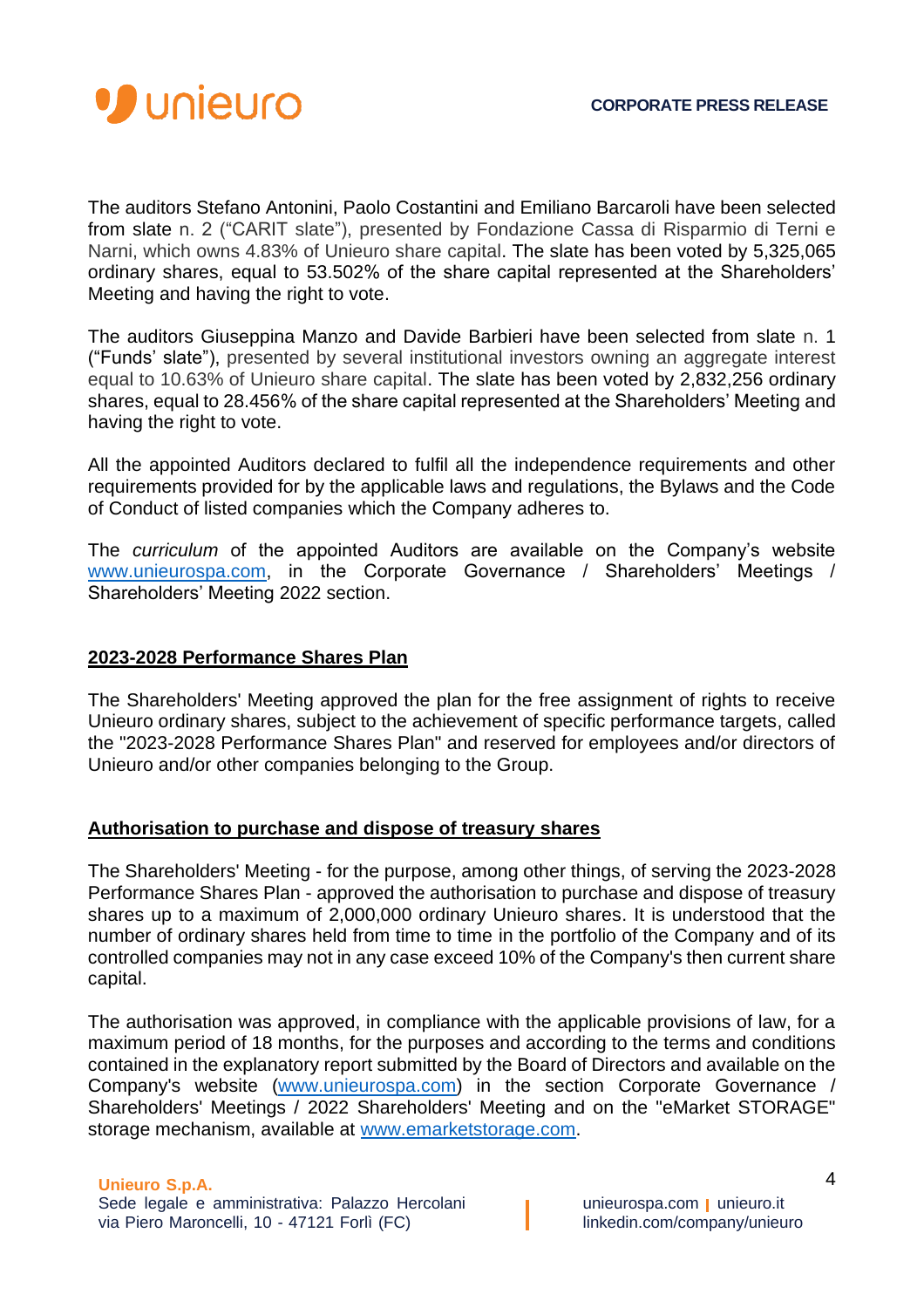

It should be noted that, at the opening of today's Shareholders' Meeting, the Company directly held 600,000 own shares.

## **Authorisation to increase the share capital to serve the Plan**

In its extraordinary session, the Shareholders' Meeting finally resolved to grant the Board of Directors, pursuant to Article 2443 of the Italian Civil Code and for a period of five years from the date of the resolution, the power to increase the share capital free of charge, even in several instalments, for a maximum amount of EUR 180,000 to be charged in full to capital, by issuing a maximum of 900,000 ordinary shares.

The newly issued shares will be granted to employees and/or directors of Unieuro and/or other companies belonging to the Group who are beneficiaries of the 2023-2028 Performance Shares Plan, according to the terms, conditions and procedures set forth in the Plan.

The Shareholders' Meeting also approved the subsequent integration of article 6 of the current Articles of Association.

Please note that the summary voting report and the minutes of the Shareholders' Meeting will be made available to the public within the terms and according to the procedures set forth in the applicable regulations.

\* \* \*

*Mr Marco Pacini, the manager responsible for preparing the company's accounting documents, hereby declares that, pursuant to and in accordance with Article 154-bis, comma 2, of Legislative Decree No. 58 of 1998 the information contained in this press release matches the Company's documentation, books and accounting records.*

\* \* \*

## *Unieuro S.p.A.*

*Unieuro is the Italian leader in the distribution of consumer electronics and household appliances, thanks to an omnichannel approach that integrates directly operated stores (about 280), affiliated stores (about 260) and the unieuro.it digital platform, as well as pure digital player Monclick. The company is based in Forlì, has a central logistics hub in Piacenza and has a staff of over 5,800 employees. Listed on the Euronext STAR Milan since 2017, Unieuro reported revenues exceeding Euro 2.9 billion in the fiscal year ended at 28 February 2022.*